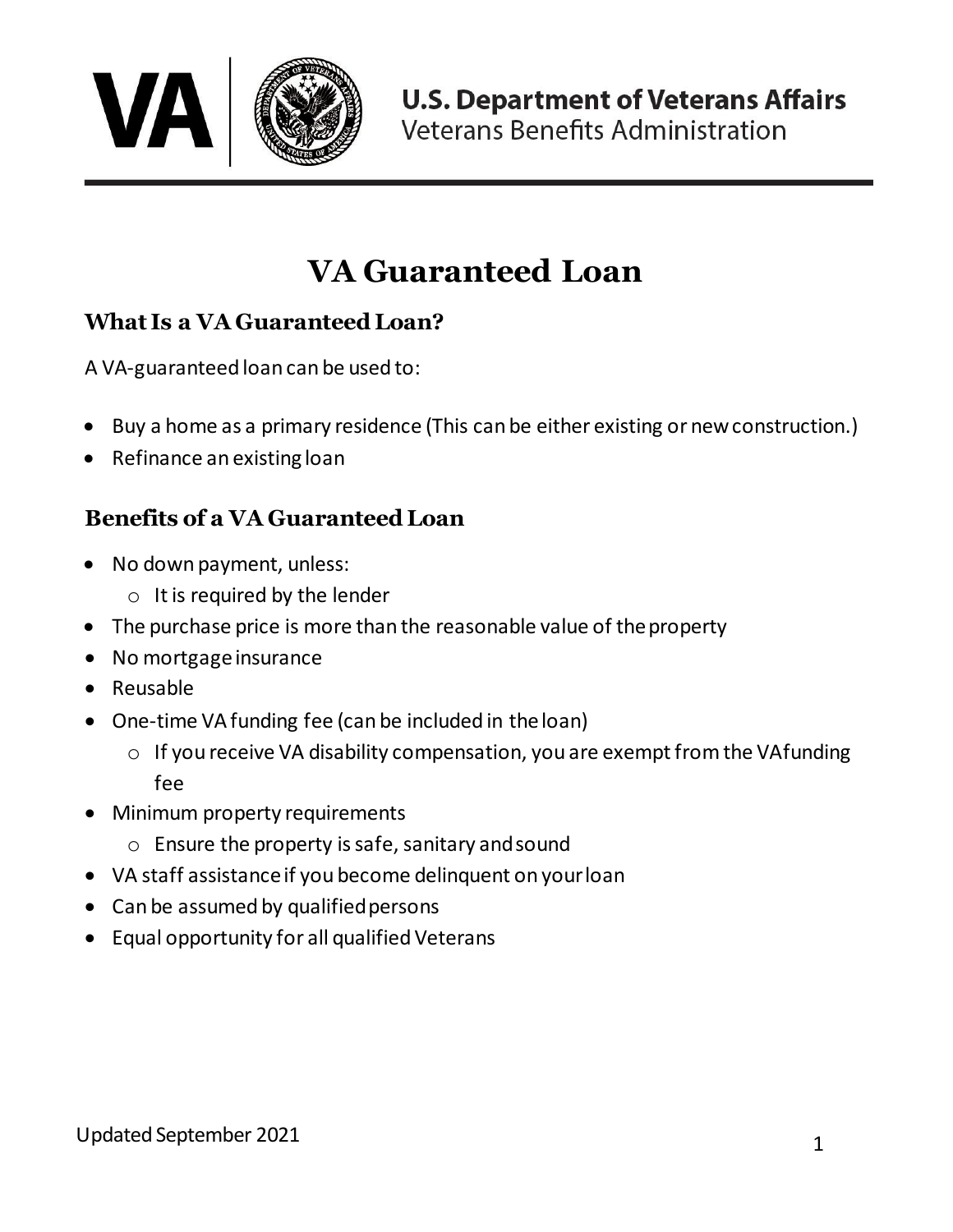### **Who Is Eligible?**

In general, the following people are eligible:

- Veterans who meet service lengthrequirements
- Service members on active duty who have served a minimum period
- Certain Reservists and National Guardmembers
- Certain surviving spouses of deceased Veterans

Apply at [va.gov](https://www.ebenefits.va.gov/) to determine your eligibility or call 877-827-3702 for more information.

## **Key Underwriting Criteria**

- There is no maximum debt ratio. However, the lender must providecompensating factors if the total debt ratio is more than 41 percent.
- There is no maximum loan amount.
- VA's residual income guidelines ensure Veteran borrowers can afford the loan and determine how much money a Veteran must have left over after all debts and living expenses are considered.
- There is no minimum credit score requirement. Instead, VA requires a lenderto review the entire loanprofile.

For more information, see the complete VA credit guidelines at [www.benefits.va.gov/warms/pam26\\_7.asp.](https://www.benefits.va.gov/warms/pam26_7.asp) 

#### **How Can You Start the Process?**

VA provides policy, guidelines and oversight of the program. Lenders provide financing for eligible Veterans. The guaranty allows Veterans to obtain a without down payments or mortgage insurance premiums.

Veterans need to obtain a Certificate of Eligibility (COE) to prove entitlement. You can obtain the COE online through [va.gov](http://www.va.gov/). Lenders also have the ability to request the COE on your behalf.